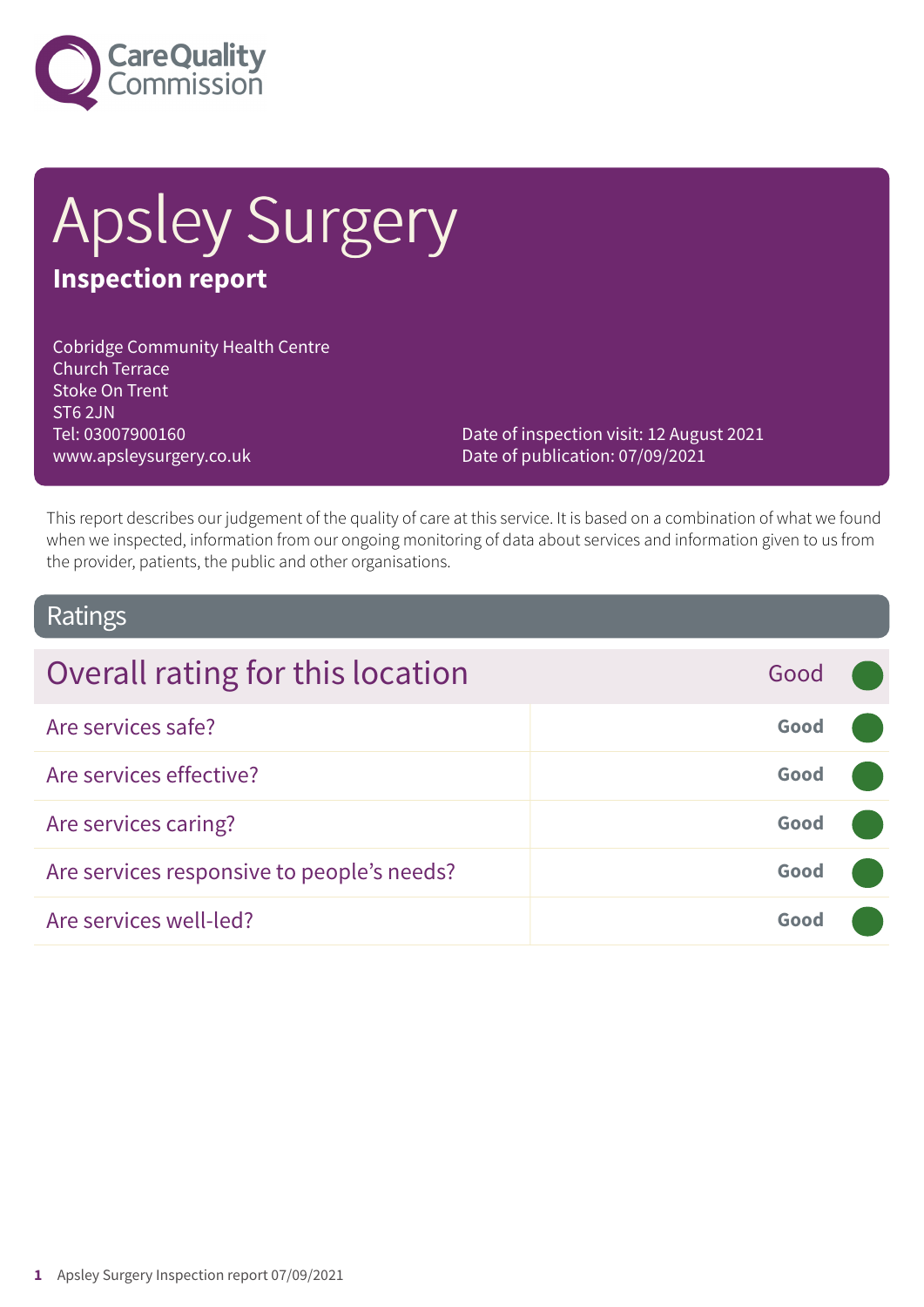# Overall summary

We carried out an announced inspection at Apsley Surgery on 12 August 2021. Overall, the practice is rated as Good.

Safe - Good

Effective - Good

Caring - Good

Responsive - Good

Well-led - Good

After our previous inspection at Apsley Surgery on January 2021, the practice was rated Inadequate overall and for the Safe and Well Led domains, Caring was rated good and the Effective and Responsive domains rated as requires improvement. The service was placed into special measures. Services placed in special measures are inspected again within six months. The full reports for previous inspections can be found by selecting the 'all reports' link for Apsley Surgery on our website at www.cqc.org.uk

### **Why we carried out this inspection**

This inspection was a comprehensive follow-up with a site visit to for a service placed into special measures and to follow up on the breaches of regulations found at the last inspection in January 2021 at Apsley Surgery. The focus of inspection included:

- Follow up of a Warning Notice breach in Regulation 17 HSCA (RA) Regulations 2014
- Follow up on a Requirement Notice breach in Regulation 12 HSCA (RA) Regulations 2014 Safe care and treatment.
- Four best practice recommendations

#### **How we carried out the inspection**

Throughout the pandemic CQC has continued to regulate and respond to risk. However, taking into account the circumstances arising as a result of the pandemic, and in order to reduce risk, we have conducted our inspection differently.

This inspection was carried out in a way which enabled us to spend a shorter amount of time on site. This was with consent from the provider and in line with all data protection and information governance requirements.

This included:

- Conducting staff interviews using video conferencing
- Completing remote clinical searches on the practice's patient records system and discussing findings with the provider
- Remotely reviewing patient records to identify issues and clarify actions taken by the provider
- Requesting evidence from the provider
- A shorter site visit
- Conducting remote discussions with the practice Patient Participation Group
- Speaking with four staff who work within care home settings were residents receive a GP service from Apsley Surgery.

### **Our findings**

**2** Apsley Surgery Inspection report 07/09/2021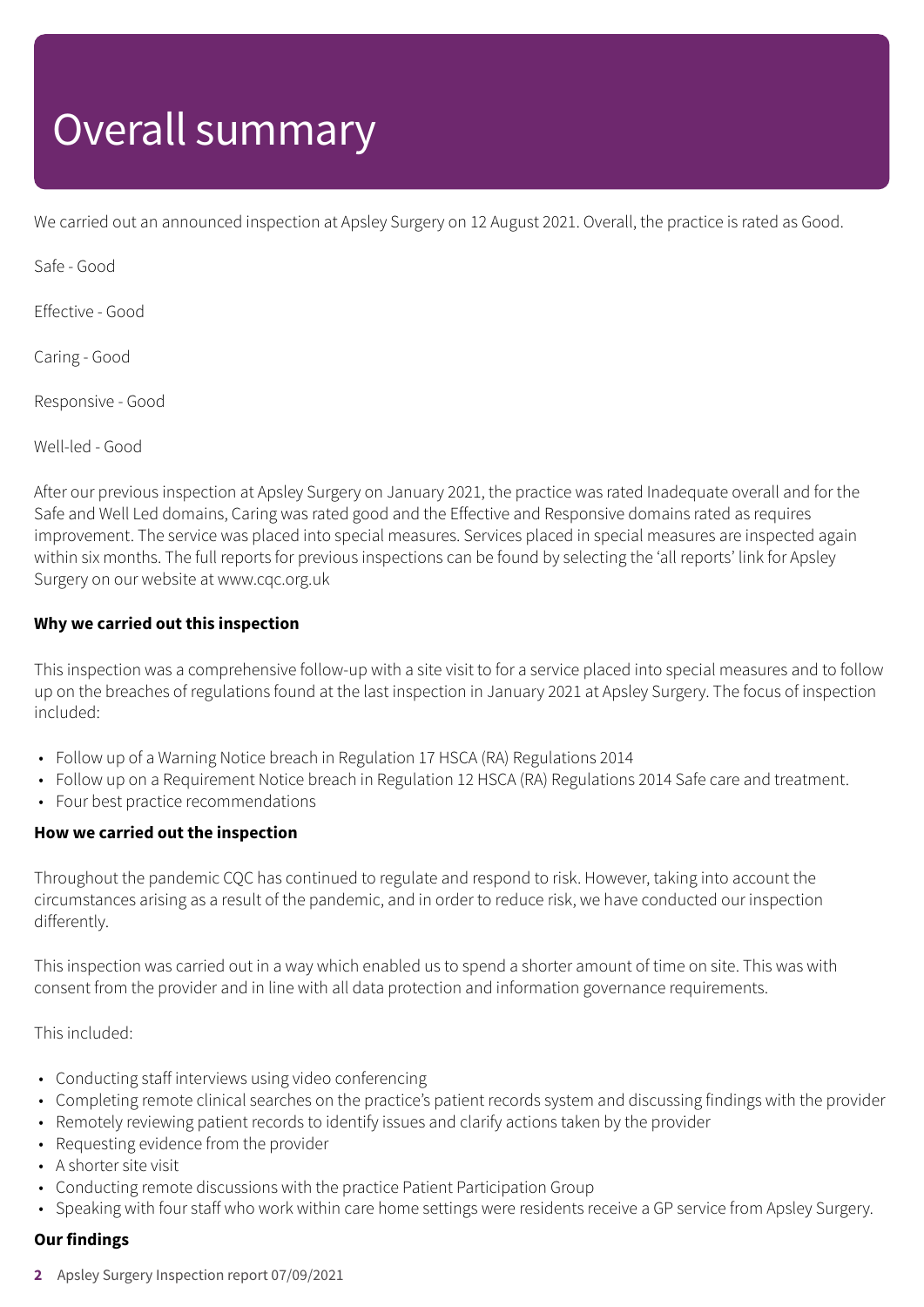# Overall summary

We based our judgement of the quality of care at this service on a combination of:

- what we found when we inspected
- information from our ongoing monitoring of data about services and
- information from the provider, patients, the public and other organisations.

### We have rated this practice as Good overall and Good for all population groups with the exception of Families, **children and young people which was rated as requires improvement.**

We found that:

- The practice provided care in a way that kept patients safe and protected them from avoidable harm.
- Patients received effective care and treatment that met their needs.
- Staff dealt with patients with kindness and respect and involved them in decisions about their care.
- The practice adjusted how it delivered services to meet the needs of patients during the COVID-19 pandemic. Patients could access care and treatment in a timely way.
- The way the practice was led and managed promoted the delivery of high-quality, person-centre care.

Whilst we found no breaches of regulations, the provider **should**:

- Continue to improve the carer register
- Continue to improve cervical and cancer screening uptake
- Consider measures to improve the uptake of childhood immunisations
- Consider a review of the oxygen cylinder size at the branch site based on recent ambulance time to arrival
- Gain advice on whether the use of the adult defibrillator pads are suitable for use on children if required
- Lead GP to continue to progress the Care Quality Commission application to be the Registered Manager.

### I am taking this service out of special measures. This recognises the significant improvements that have been **made to the quality of care provided by this service.**

#### **Details of our findings and the evidence supporting our ratings are set out in the evidence tables.**

**Dr Rosie Benneyworth** BM BS BMedSci MRCGP

Chief Inspector of Primary Medical Services and Integrated Care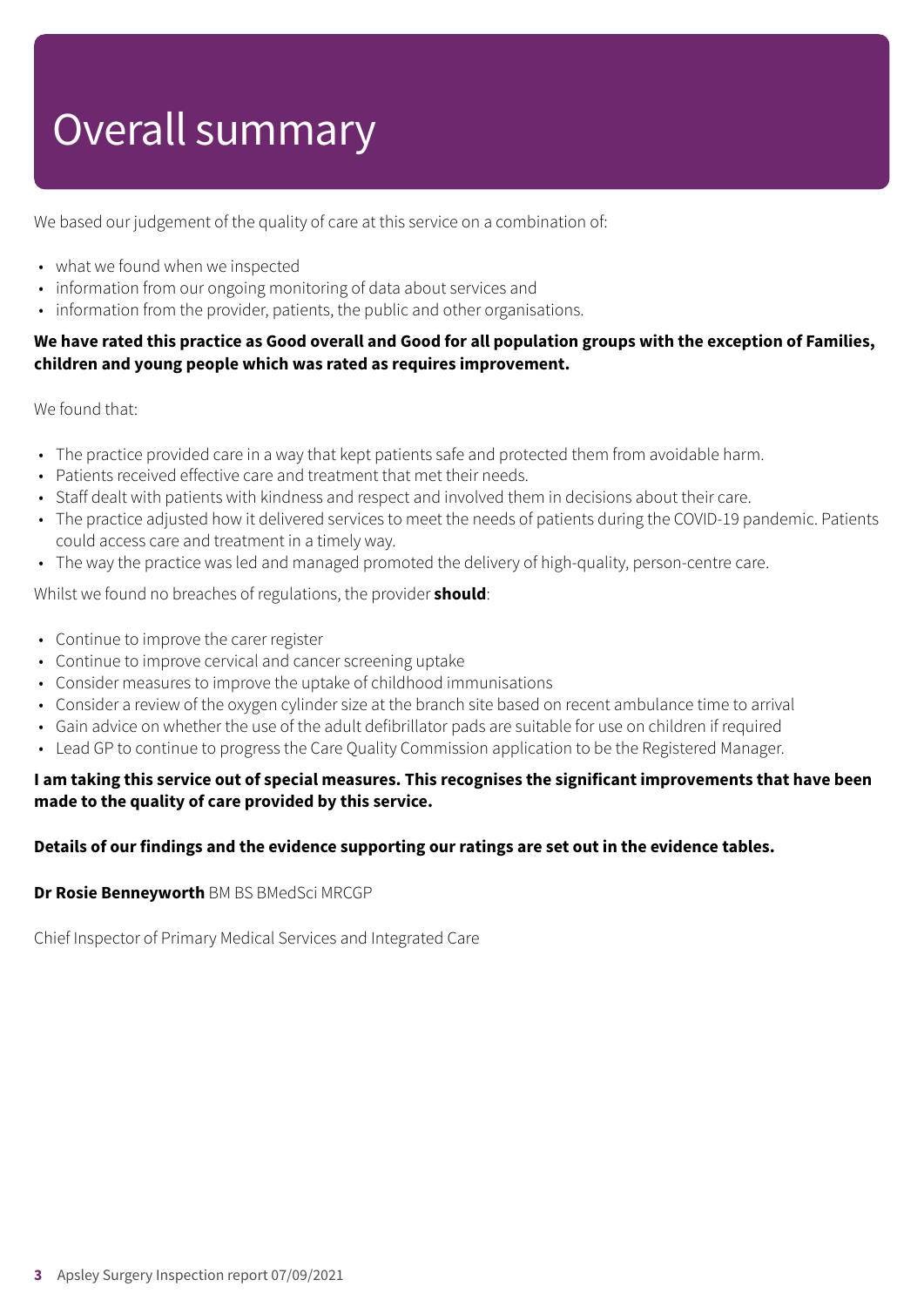# Population group ratings

| <b>Older people</b>                                                        | Good                        |  |
|----------------------------------------------------------------------------|-----------------------------|--|
| <b>People with long-term conditions</b>                                    | Good                        |  |
| <b>Families, children and young people</b>                                 | <b>Requires Improvement</b> |  |
| Working age people (including those recently retired and<br>students)      | Good                        |  |
| People whose circumstances may make them vulnerable                        | Good                        |  |
| People experiencing poor mental health (including people<br>with dementia) | Good                        |  |

### Our inspection team

Our inspection team was led by a CQC lead inspector who spoke with staff using video conferencing facilities and undertook a site visit. The team included a second CQC Inspector, and a GP specialist advisor who spoke with staff using video conferencing facilities and completed clinical searches and records reviews without visiting the location.

# Background to Apsley Surgery

Apsley Surgery is located in Stoke-on-Trent and provides services from their main practice at Cobridge Community Health Centre, Church Terrace, Stoke-on-Trent, Staffordshire, ST6 2JN. The practice also has a branch location at 62 Knypersley Road, Norton, Stoke on Trent, ST6 8HZ. Both sites have good transport links and there are pharmacies nearby.

The provider is registered with the CQC to deliver the Regulated Activities relating to diagnostic and screening procedures, treatment of disease, disorder or injury, maternity and midwifery services and surgical procedures. These are delivered from both sites. The practice offers services from both a main practice and a branch surgery. Patients can access services at either surgery.

The practice is situated within the Stoke on Trent Clinical Commissioning Group (CCG) and delivers General Medical Services (GMS) to a patient population of about 7461.

The practice employs a Lead GP partner and four long-term sessional GPs, nurse practitioners a Lead practice nurse and practice nurse, a diabetic nurse specialist, two pharmacists, three health care support assistants. The clinical team is supported by a practice business director, who is a non-clinical partner, a practice manager and assistant practice manager, administrative staff and receptionist staff covering a range of hours. The team of GPs provide cover at both sites. The practice nurses provide nurse led clinics for long-term condition of use of both the main and the branch locations. The practice Director, practice manager and assistant practice manager are based at the main location to provide managerial oversight.

The practice area is one of very high deprivation when compared with the national and local CCG area. Demographically 24.9% of the practice population is under 18 years old which is higher than the national average of 20.6% and 11.9% are aged over 65 years which is lower the national average of 17.4%. The general practice profile shows that the percentage of patients with a long-standing health condition is 45.6% which is lower than the local CCG average of 55% and the national average of 51%.